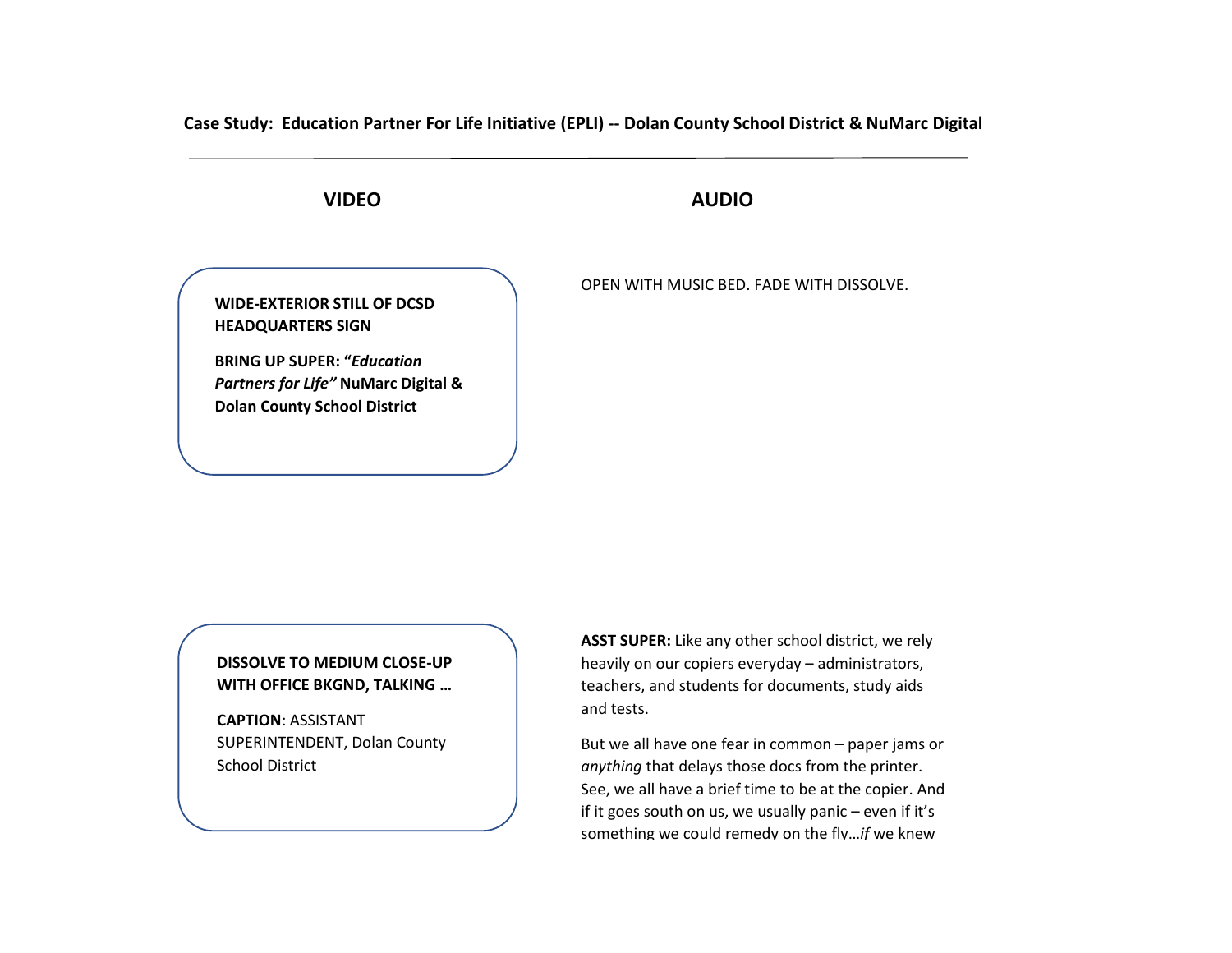**WIDE SHOT OF TEACHER AT COPIER WITH PAPER JAM MESSAGE OR OTHER ERROR CODE**

**TEACHER:** Well – truth is, most of us don't know what the remedy is…or don't have time to find out. We rely on the copier techs to fix what-- many times we could do for ourselves, but we don't *know*  what to do. It's so frustrating, so we just walk away to the next working copier to get back to our classroom ASAP!

## **WIDE WALKING SHOT: PRINCIPAL AT ELEMENTARY SCHOOL IN HALLWAY**

**CAPTION:** Dr. Burden, Principal at Bouie Elementary Theme School.

**DR. BURDEN:** I was hearing it every week, "Dr. Burden, why are the copiers always down?! How can I give the tests we need when all teachers are lined up at a copier that won't work? It's almost time for the go-home buses, and *I* need to go home too!" `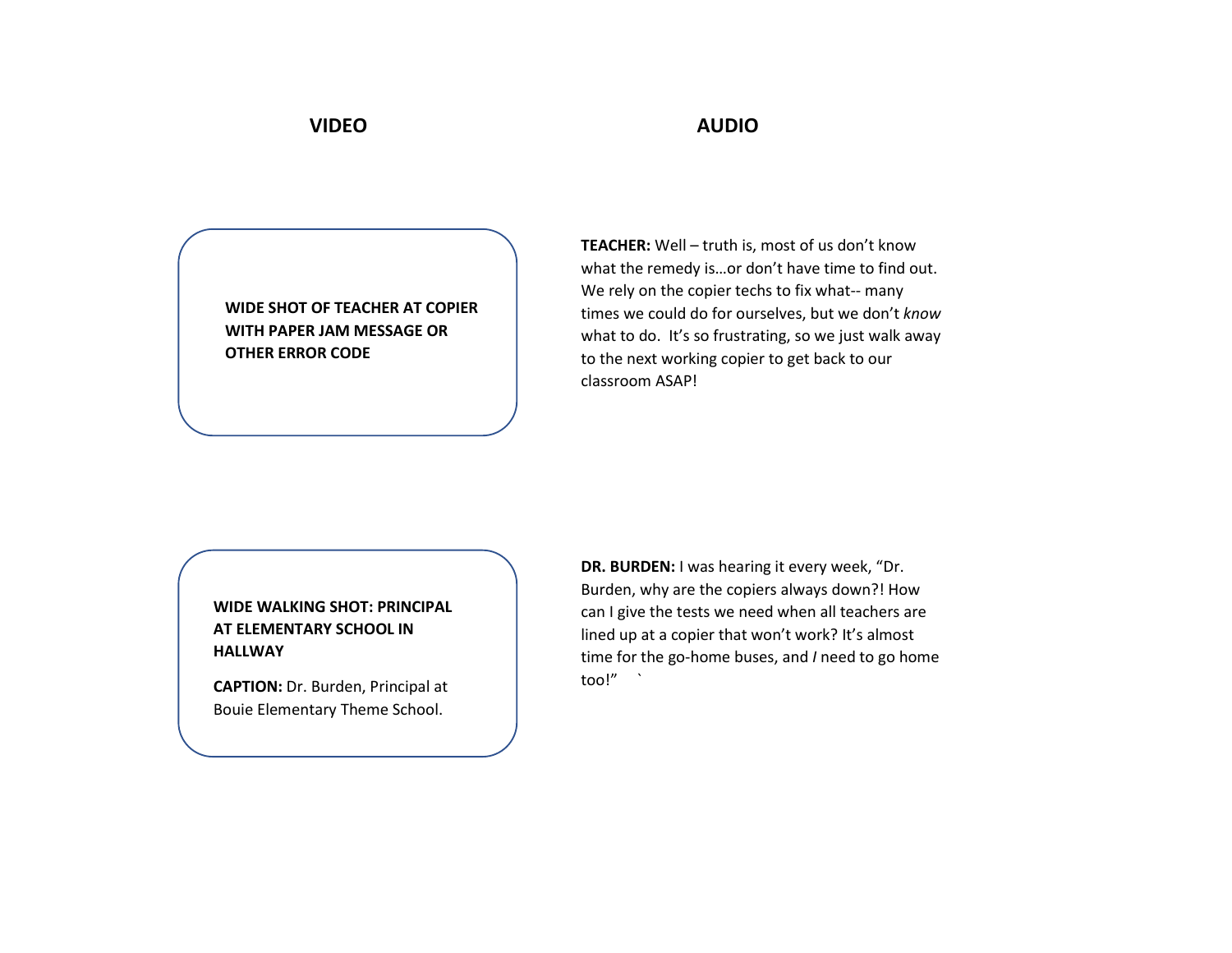## **MEDIUM SHOT: COPIER TECHNICIAN**

**CAPTION:** Dwight Macon, NuMarc Field Service Technician, Dolan County School District

**TECH:** Oh yeah…it was real, more that we realized! We always strive to keep our schools up and running – stress free as much as possible. But we began to see it from their side. That's when NuMarc went to work to address the unique constraints that schools can see no way around. How do we save both the schools *and* of us time, money and still meet our service deadline standard to boot?

## **MEDIUM SHOT: LEXMARK ADMINISTRATOR**

**CAPTION:** Joan Fuzy, NuMarc Southeast USA Regional Service Manager

JOAN: As a Service Manager, I'm committed to both our school clients and our field techs – my "boots on the ground". So, our team at NuMarc Digital went to work to figure out how to be more than just a vendor – a service provider. We began to see ourselves as a partner. Not in the usual business sense, but in the spirit of joint stakeholders for tomorrow – our students today.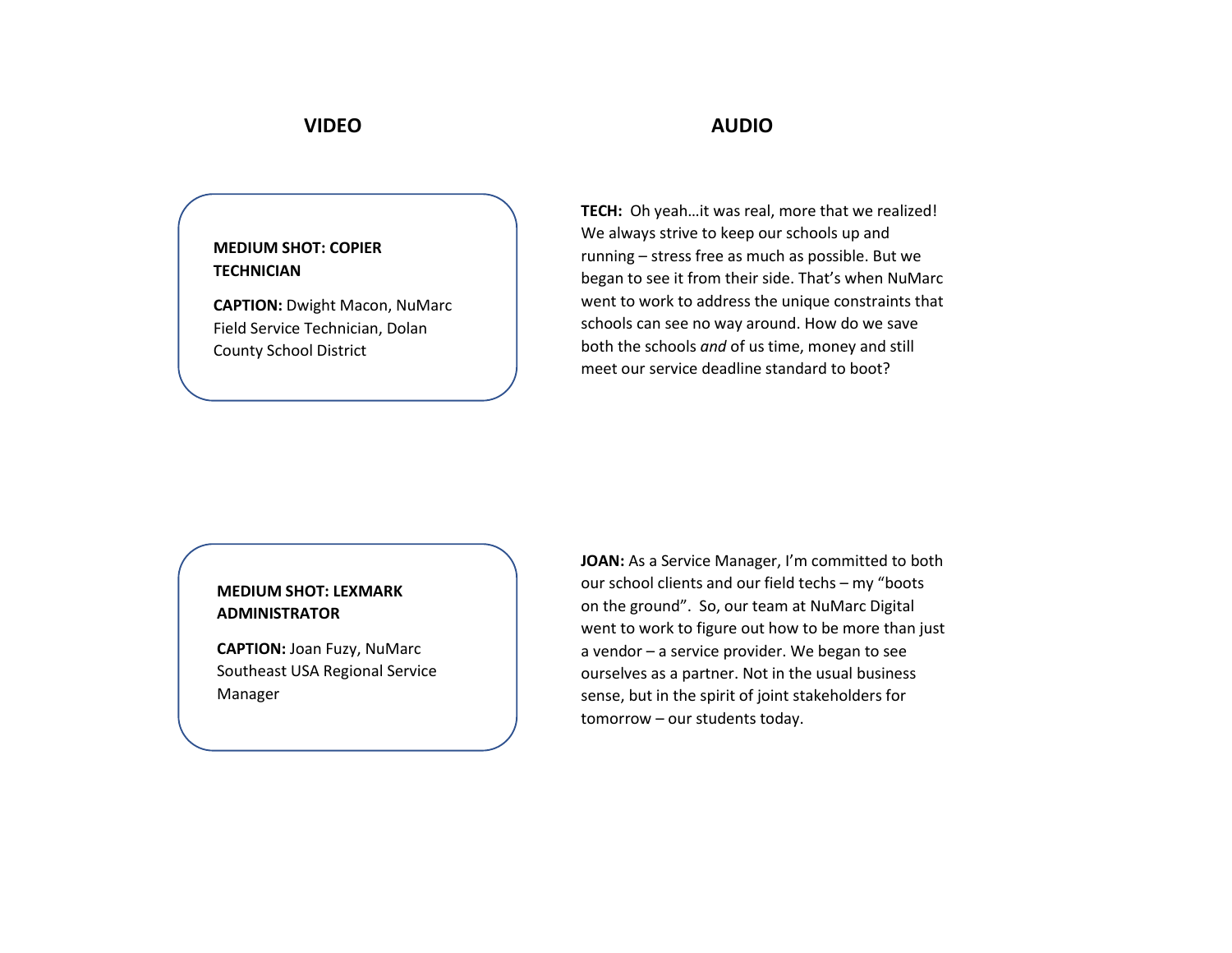**CLOSE-UP: SAME SCENE, DIFFERENT ANGLE**

**JOAN:** We asked ourselves, "Our copiers are already in the schools. Why not invest time to educate the staff AND train students about copier technology at the same time?" Not only can they be a help to teachers in the schools but can also prepare for entry into the copier world after graduation.

### **WALKING MEDIUM CLOSE-UP**

**CAPTION**: ASSISTANT SUPERINTENDENT, Dekalb County School District

**ASST SUPER:** Yeah, that's when we sat down with NuMarc and listened to their proposal to implement their "Education Partner for Life Initiative". It not only sounded right…we knew it was a win-win whose time had come for both of us!"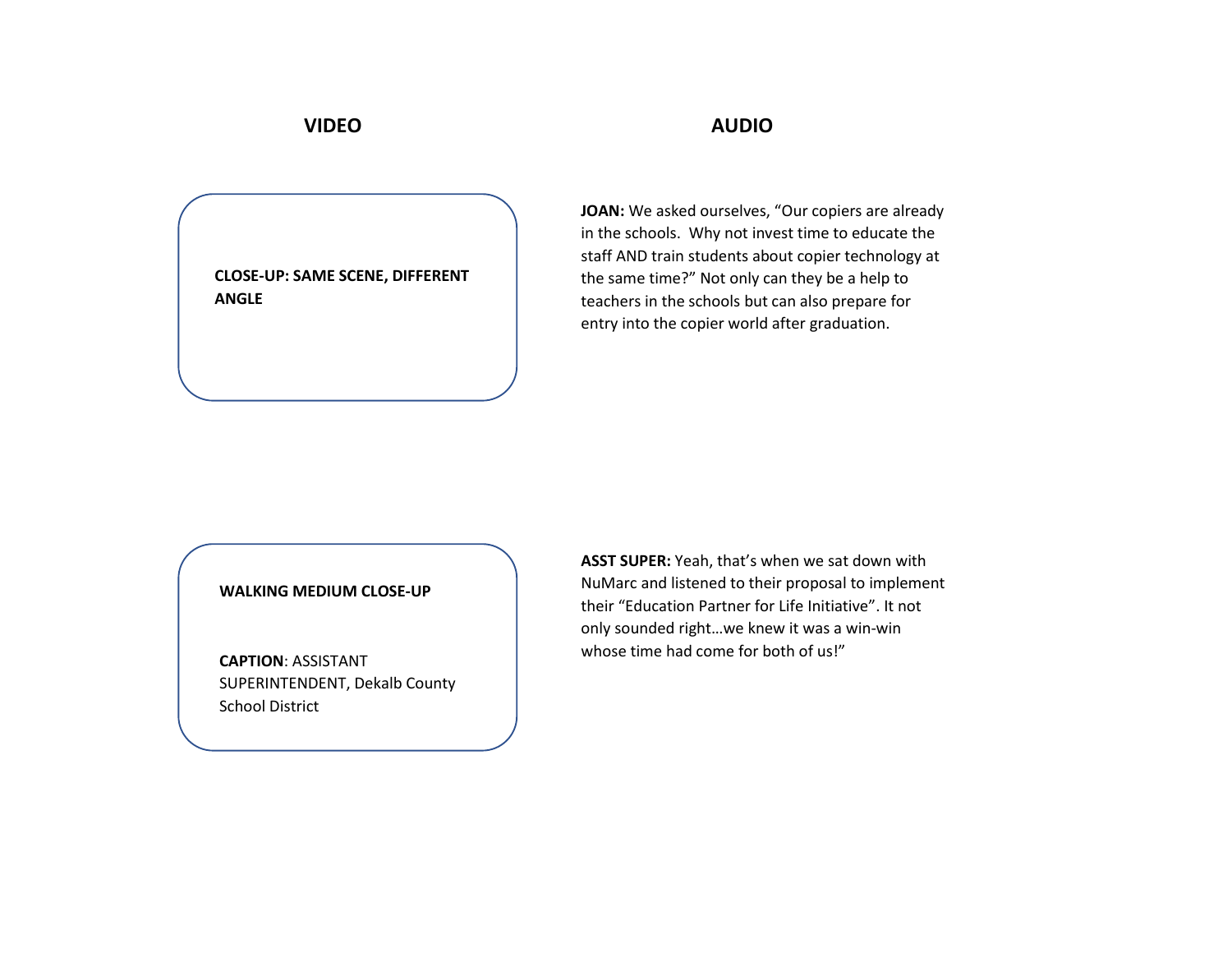**MEDIUM CLOSE-UP WITH OFFICE BKGND, TALKING …**

**CAPTION**: Kerry Crane, NuMarc Communication Liaison

**KERRI:** We plotted out intervention on two fronts – recruiting and training in-school teachers for firstlevel troubleshooting at each school, and dovetailing the existing STEM program to prepare high school students for entry-level jobs in the copier industry after graduation.

**WIDE-SLOW PAN OF TEACHER LIAISON TRAINING ROOM – TECHNICIAN DEMONSTRATING COPIER FUNCTIONS**

**CAPTION**: Teachers get training on simple troubleshooting steps.

### **VOICE-OVER OF MIDDLE SCHOOL TEACHER:**

**TEACHER:** Twice a year – Fall and Spring semester, the NuMarc technicians came in and showed us simple remedies to everyday problems.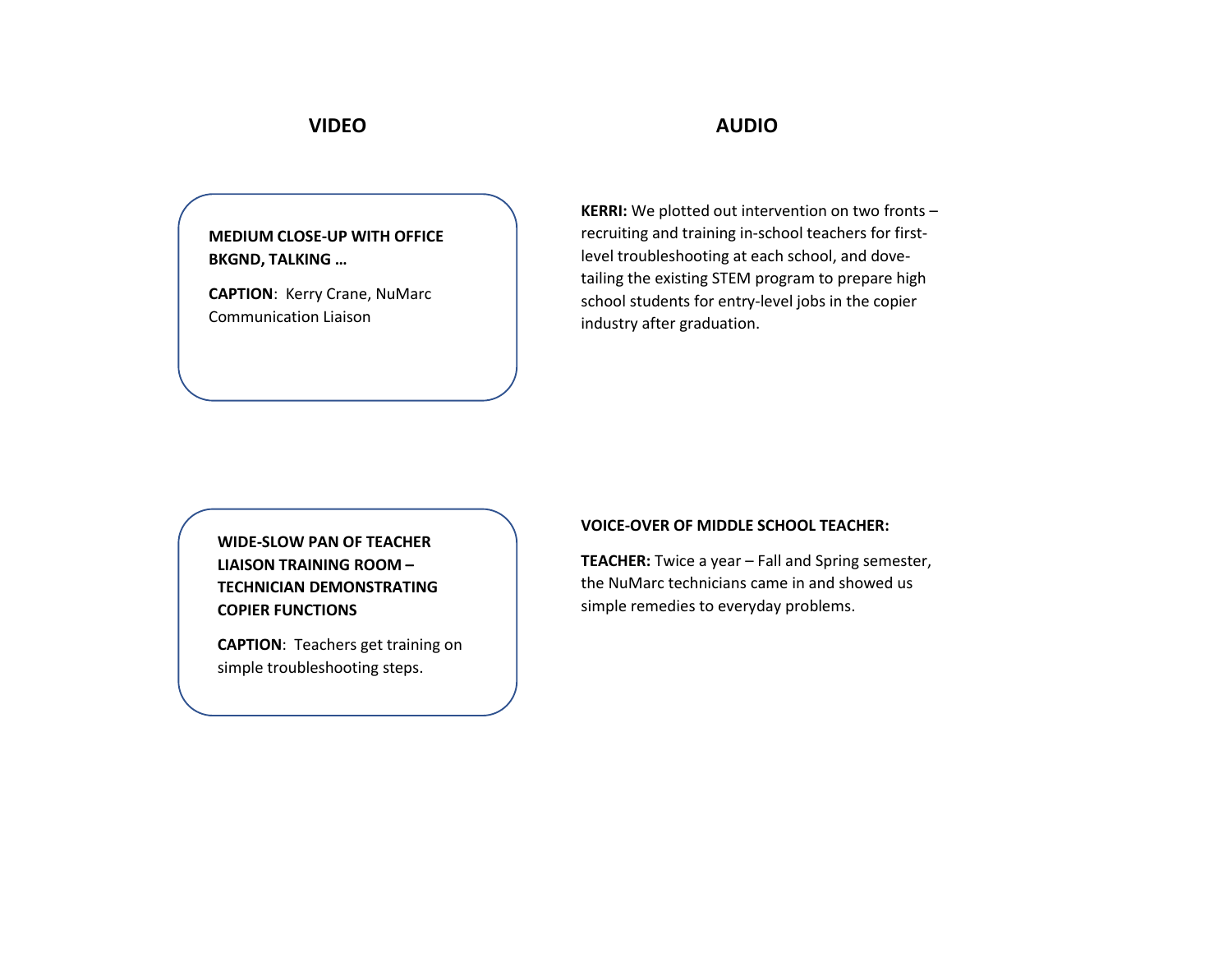**CUT TO MEDIUM SHOT OF MIDDLE SCHOOL TEACHER**

**CAPTION**: Karen Davis, Math Specialist at Dolan Middle School

**KAREN:** Now we know more of what to do with those pesky jams in the middle of a long print job. So many things we can do for ourselves. And we can assist each other as we learn more. To us teachers, that means less downtime at the copier and more uptime in the classroom!

## **MEDIUM CLOSE-UP WALKING DOWN HALLWAY …**

**CAPTION**: Principal, Dolan County High School of Technology

PRINCIPAL: But the initiative didn't stop there. We extended a new training opportunity to our students. Here at the High School of Technology (CONTINUES AS VOICE-OVER INTO NEXT SHOT)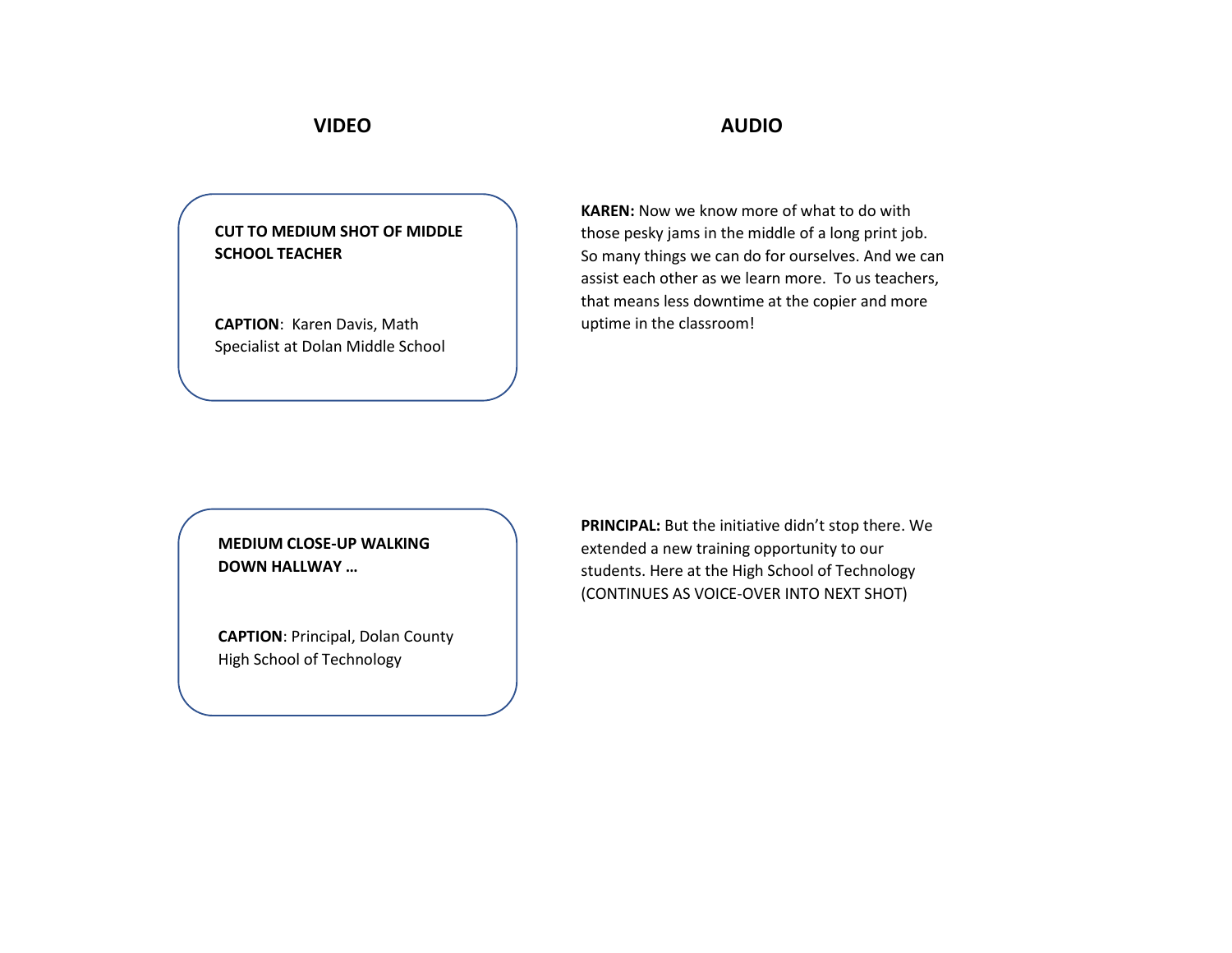**WIDEN TO OTS SHOT OF PRINCIPAL LOOKING THROUGH CLASSROOM WINDOW AT STUDENTS TRAINING FLOOR.**

**PRINCIPAL:** (CONTINUED VOICE-OVER) these students are acquiring in-depth knowledge and skills in copier technology repair. Not only do they help at the other schools but will receive certification upon completion of the two-semester program. When they graduate from high school, they can go on to technical college, or enter directly into a job in this field!

**DISSOLVE BACK TO MEDIUM CLOSE-UP WITH OFFICE BKGND, TALKING …**

**CAPTION**: ASSISTANT SUPERINTENDENT, Dolan County School District

**ASST SUPER:** NuMarc's *Education for life Initiative* transcends anything we have experienced before. We're no longer just a customer…they're not just a vendor. It's proving to be a true win-win-win for all of us – the district, the teachers and, most importantly, for our students – the leaders of tomorrow!